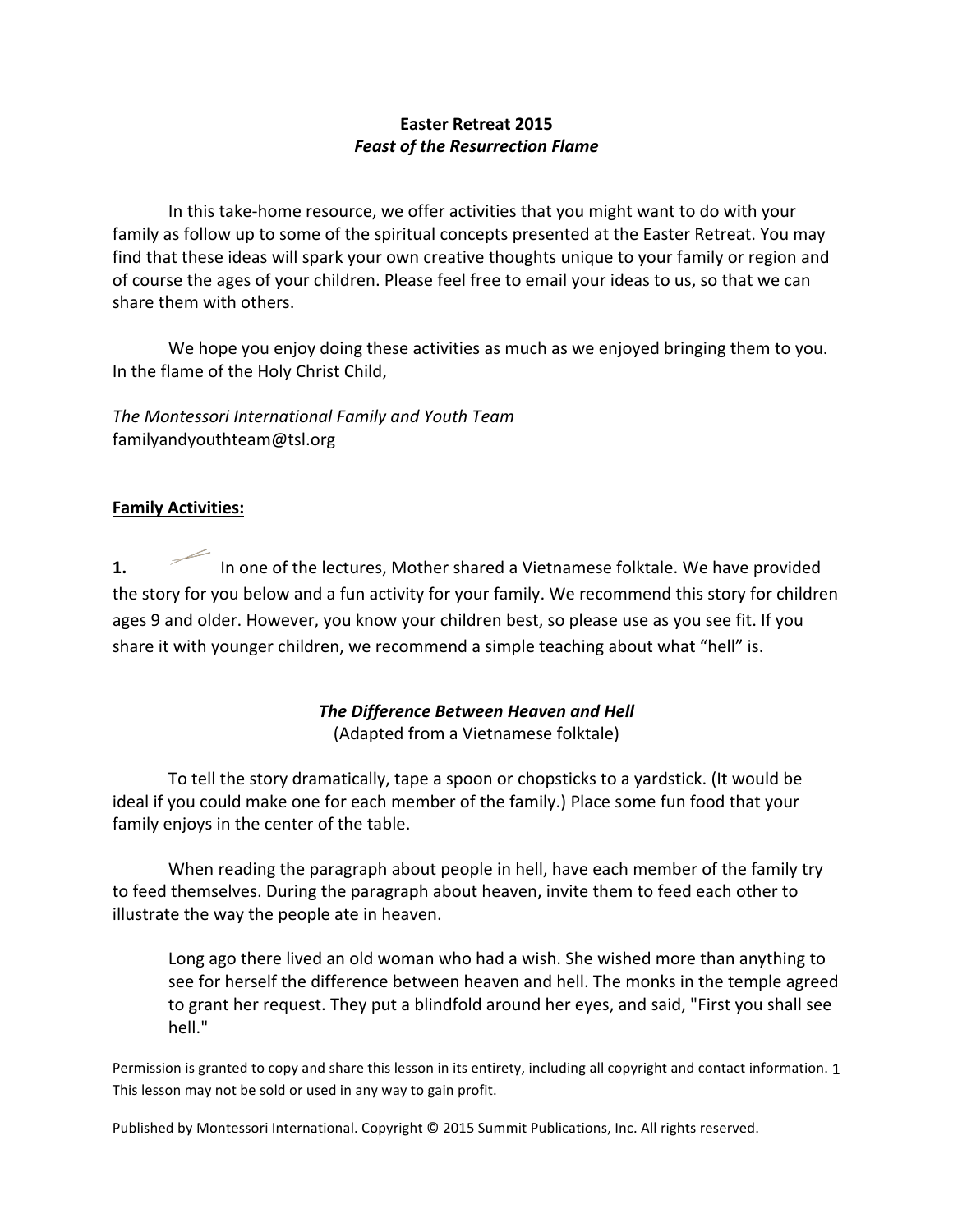When the blindfold was removed, the old woman was standing at the entrance to a great dining hall. The hall was full of round tables, each piled high with the most delicious foods.

The old woman noticed that there were people seated around those round tables. She saw that their bodies were thin, and their faces were gaunt, and creased with frustration. Each person held a chopstick (or spoon). The chopsticks must have been three feet long! They were so long that the people in hell could reach the food on those platters, but they could not get the food back to their mouths. As the old woman watched, she heard their hungry desperate cries. "I've seen enough," she cried. "Please let me see heaven."

And so again the blindfold was put around her eyes, and the old woman heard, "Now you shall see heaven." When the blindfold was removed, the old woman was confused. For there she stood again, at the entrance to a great dining hall, filled with round tables piled high with the same lavish feast. And again, she saw that there were people sitting just out of arm's reach of the food with those three-foot long chopsticks.

But as the old woman looked closer, she noticed that the people in heaven were plump and had rosy, happy faces. As she watched, a joyous sound of laughter filled the air.

And soon the old woman was laughing too, for now she understood the difference between heaven and hell for herself. For, the people in heaven were using those long chopsticks to feed each other.

**2.** We learn about Christ through many examples including studying the lives of the saints, the lives of the masters, and the lives of souls who have been a part of our community. In the lecture given by Mother shared this story about Saint Francis.

# *Saint Francis and the Leper* (Excerpt taken from St. Francis of Assisi at Catholic Online)

One day while riding through the countryside, Francis, the man who loved beauty, who was so picky about food, who hated deformity, came face to face with a leper. Repelled by the appearance and the smell of the leper, Francis nevertheless jumped down from his horse and kissed the hand of the leper. When his kiss of peace was returned, Francis was filled with joy. As he rode off, he turned around for a last wave, and saw that the leper had disappeared. He always looked upon it as a test from God...that he had passed.

Permission is granted to copy and share this lesson in its entirety, including all copyright and contact information. 2 This lesson may not be sold or used in any way to gain profit.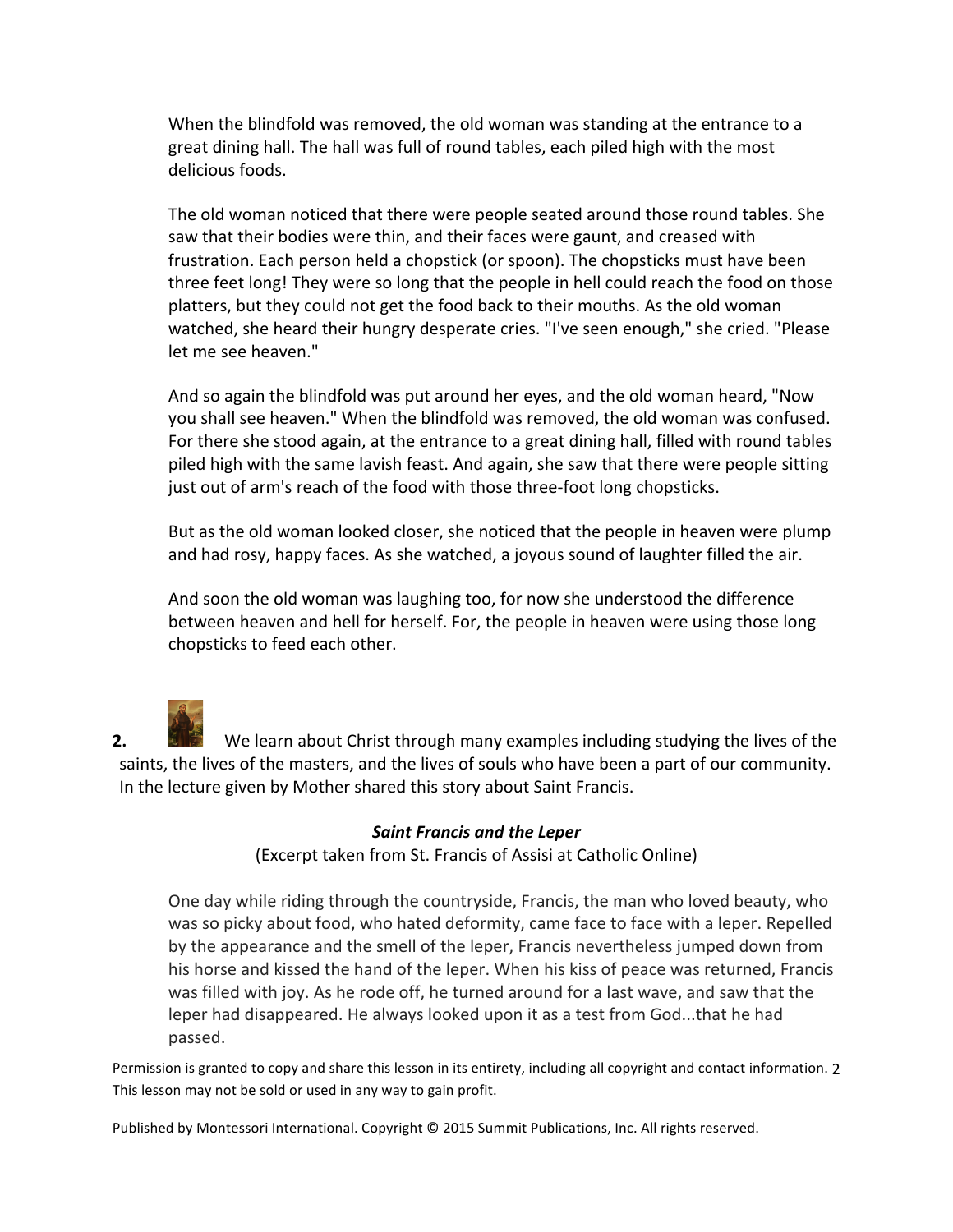Mother stated in the lecture, *The Practical Art of Living a Spiritual Life II: Expanding the Power of the Heart, given November 29, 1998, "The idea here can be summarized in one word: S t r e**t**c**h!* **Do something you don't want to do. This is exactly what Saint Francis did--and it** *changed his life.* 

*Francis had always been terrified of leprosy. Did you know that? … As he [Francis] reached out to give the leper alms, Francis kissed him. It was a turning point in Francis' life.* From then on, *he devoted himself to serving the sick. ...Think about your own path: Is there a "leper" in your life* who needs your love?—something or someone who repulses you? Open your heart and *embrace that person."*

**Follow-up science experiment:** Children love doing science experiments and it's effective whenever we can teach spiritual concepts using science. The following experiment conveys what it takes to "stretch" an object (like our heart). It takes heat, the fire of God. When we give the violet flame, serve others or do something kind that might be difficult for us, we are stretching our hearts, like Saint Francis did.

### **Objective:**

This project determines how temperature affects the stretch of a rubber band.

#### **Research Questions:**

What happens to rubber when it is heated? What happens when it is cooled?

### **Materials:**

- Rubber band
- Scissors
- Weight set or washers (or something with weight like coins)
- Shoebox (about the length of a ruler)
- Ruler
- Pencil and paper
- Refrigerator
- Hair dryer
- Pen

### **Experiment:**

- Cut your rubber band in half with the scissors.
- Tie a weight or washer to one end.

Permission is granted to copy and share this lesson in its entirety, including all copyright and contact information. 3 This lesson may not be sold or used in any way to gain profit.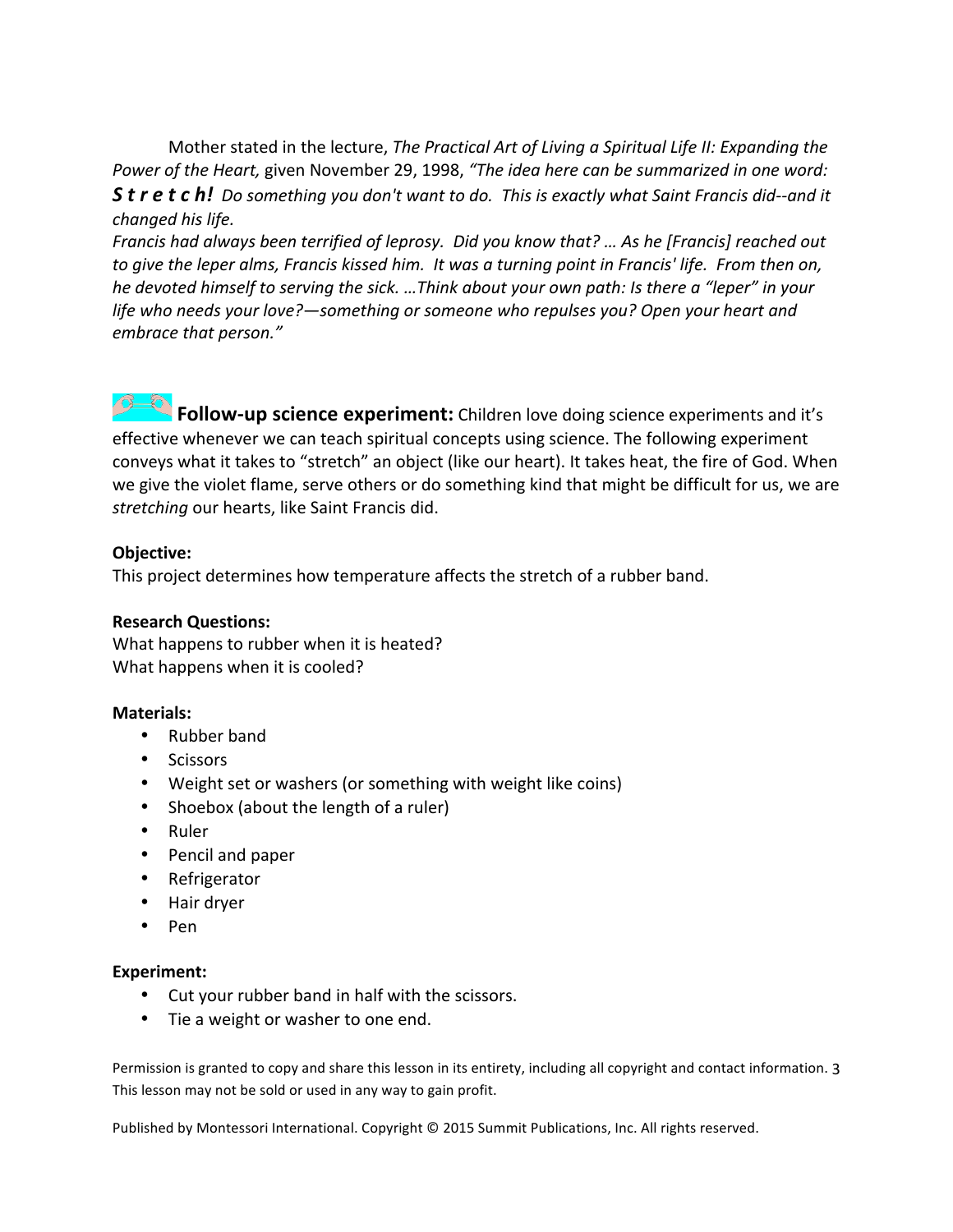- Sit the shoebox so that it stands tall and place the ruler inside. Poke a hole into the middle of the top of the box. Thread the rubber band through the hole.
- Tie the rubber band to a pencil. Be sure to make sure the weight tied to the other end can swing freely.
- Allow the rubber band to stretch for three minutes at room temperature. Then measure the length of the rubber band with the ruler. Record your data.
- Now put the shoebox into the refrigerator for 15 minutes. After 15 minutes, remove the shoebox, and measure the length of the rubber band again. How does the rubber band feel now? Record your data and observations.
- Now it's time to heat things up! Use a hair dryer to heat the rubber band for 5 minutes. After 5 minutes, measure the rubber band again. How does the rubber band feel now? Record your information.
- Analyze your data. When did your rubber band have the most stretch? When did your rubber band have the least amount of stretch? Why do you think this happened? Were you surprised?

**3.** In the same lecture, Mother spoke of keys that can help us expand the heart. With younger children do a family project of making large keys out of tagboard or paper. Write each word on a separate key. Hang in a prominent place in your home for all to see.

**C ne:** Forgiveness – "First, last and always, forgive, forgive and forgive. If you haven't forgiven someone, go and find him and implore his forgiveness." Read Bible stories on forgiveness.

**two: Violet Flame** – "Use the violet flame to transmute burdens of the heart.

 $\bigcirc$  **three: Joy and gratitude** – "Increase the magnet of your heart by activating joy and gratitude. Joy goes hand in hand with love. Joy is contagious, and it is magnetic."

**four: Heart perspective** – "Heart perspective is consciously thinking, acting, and feeling through the heart."

**five: Inner person** – "Look beyond outer appearances to the inner essence." What makes you and others special? Look for the good and the Christ in others.

**S** ix: Stretch – "Stretch the muscles of the heart."

**S** seven: Healing the heart – Establish vertical versus horizontal relationships. Move up into your Higher Self and relate to the other person at the level of their Higher Self.

 $\bigotimes$  **ight:** Guard the Heart

**D** inine: **Nourish yourself** – "Be realistic about yourself--your negatives and your positives. And work hard on overcoming the negatives. But don't forget to play hard too! Learn to laugh at yourself and your foibles and enjoy life! Love yourself! And love yourself enough to say, to know when to say no."

 $\bullet$  **ten:** Softness – "Cultivate softness. Softness is a nurturing, giving attitude that does not take offense at anything."

Permission is granted to copy and share this lesson in its entirety, including all copyright and contact information. 4 This lesson may not be sold or used in any way to gain profit.